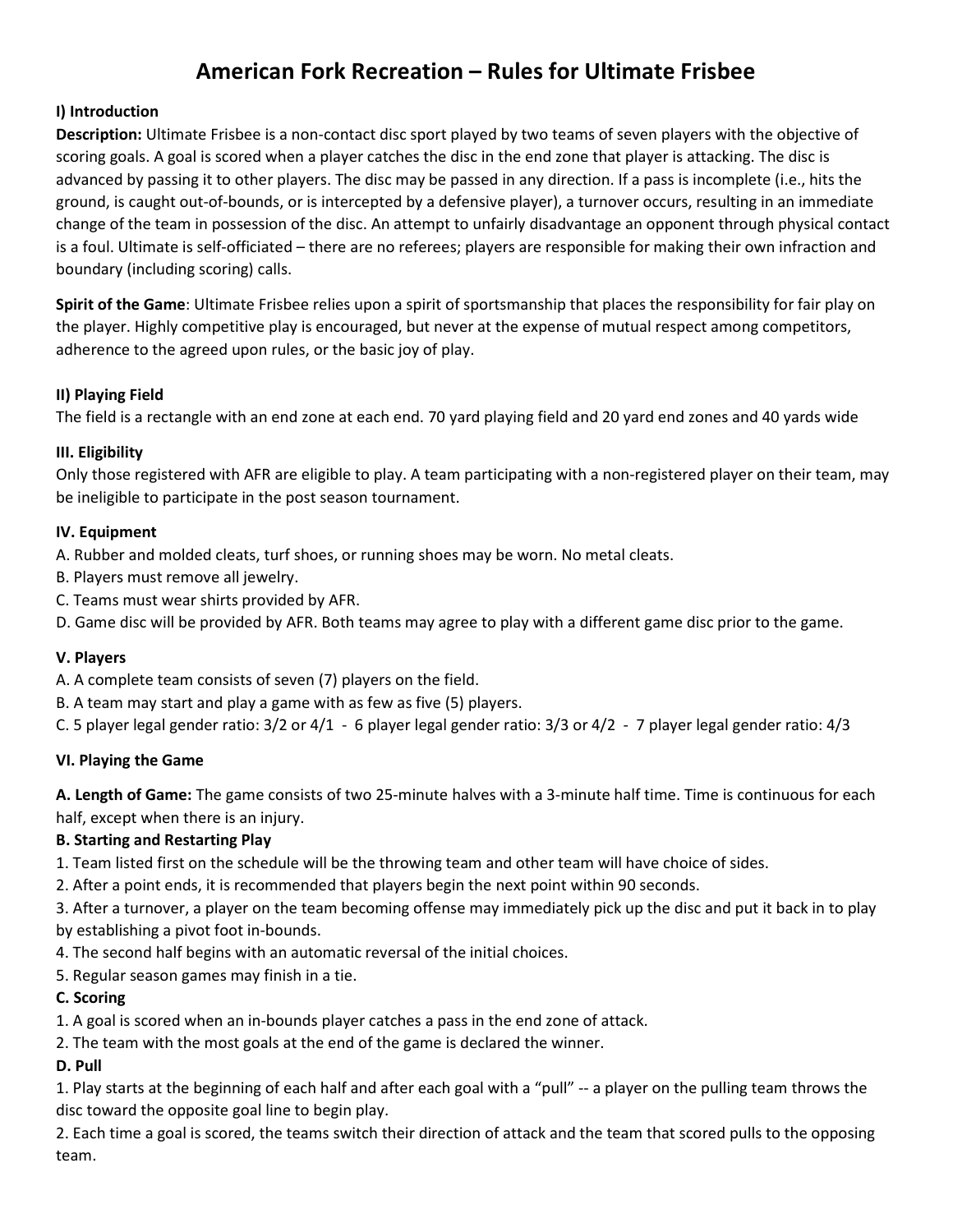3. On a pull, players must remain in their end zone (not cross the goal line) until the disc is released.

4. A pull may not be made until a player on the receiving team indicates readiness to play by raising a hand.

5. After the disc is released, all players may move in any direction.

6. No player on the pulling team may touch the pull in the air before a member of the receiving team touches it.

7. If a member of the receiving team catches the pull on the playing field, that player must put the disc into play from that spot.

8. If the receiving team allows the disc to fall untouched to the ground, and the disc initially lands inbounds, the receiving team gains possession of the disc where it stops if in-bounds or at the point on the playing field, excluding the end zone, nearest to where it crossed the out-of-bounds line.

9. If the pull lands out-of-bounds the receiving team puts the disc into play at the point on the playing field, excluding the end zone, nearest to where it crossed the out-of-bounds line.

## E. In and Out-of-Bounds

1. The perimeter lines themselves are out-of-bounds.

2. A disc is out-of-bounds when it first contacts an out-of-bounds area or anything which is out-of-bounds.

3. For a receiver to be considered in-bounds after gaining possession of the disc, the first point of contact with the ground must be completely in-bounds. If any portion of the first point of contact is out-of-bounds, the player is considered to be out-of-bounds.

4. If a player makes a catch in-bounds and momentum then carries him/her out-of-bounds, the player is considered inbounds (to continue play, the player carries the disc to the point where s/he went out-of-bounds and puts the disc into play at that point).

5. The thrower may pivot in and out-of-bounds, provided that the pivot foot is in-bounds.

## F. Turnovers

1. A turnover occurs when:

a. A pass is incomplete (dropped, hits the ground, is caught out of bounds, blocked, intercepted). A receiver must retain possession of the disc throughout all ground contact related to the catch (if a player falls to the ground during a catch and drops the disc, it is incomplete).

b. The marker's count reaches the maximum number (10) before the throw is released.

c. When a turnover has occurs, any member of the team becoming offense may take possession of the disc.

d. To initiate play after a turnover, the person picking up the disc must put it into play at the spot of the turnover. If the disc landed out of bounds, the offensive player puts the disc into play at the point where it crossed the out-of-bounds line.

G. Substitutions: May be made after a goal and prior to the ensuing pull, before the beginning of a half, or to replace an injured or ejected player.

# VII. The Thrower

A. Any member of the offensive team may take possession of the disc.

B. The thrower must establish a pivot foot and may not change that pivot foot until the throw is released.

C. The thrower may pivot in any direction, but once the marker has established a legal defensive position, the thrower may not pivot into him/her.

# VIII. The Marker

A. Only one player may guard the thrower at any one time; that player is the "marker."

- B. The marker may not straddle the pivot foot of the thrower.
- C. There must be at least one disc's diameter between the bodies of the thrower and the marker at all times.
- D. The marker cannot position his/her arms in such a manner as to restrict the thrower from pivoting.
- E. Stall count: The period of time within which a thrower must release a throw.
- 1. A player in possession of the disc has 10 seconds to release a throw.
- 2. The marker must be within 10 feet of the person with the disc before beginning the stall count.
- 3. The stall count consists of the marker counting to 10 audibly at one second intervals.
- 4. If the thrower has not released the disc by the count of 10, a turnover results. If this call is disputed, the thrower gets